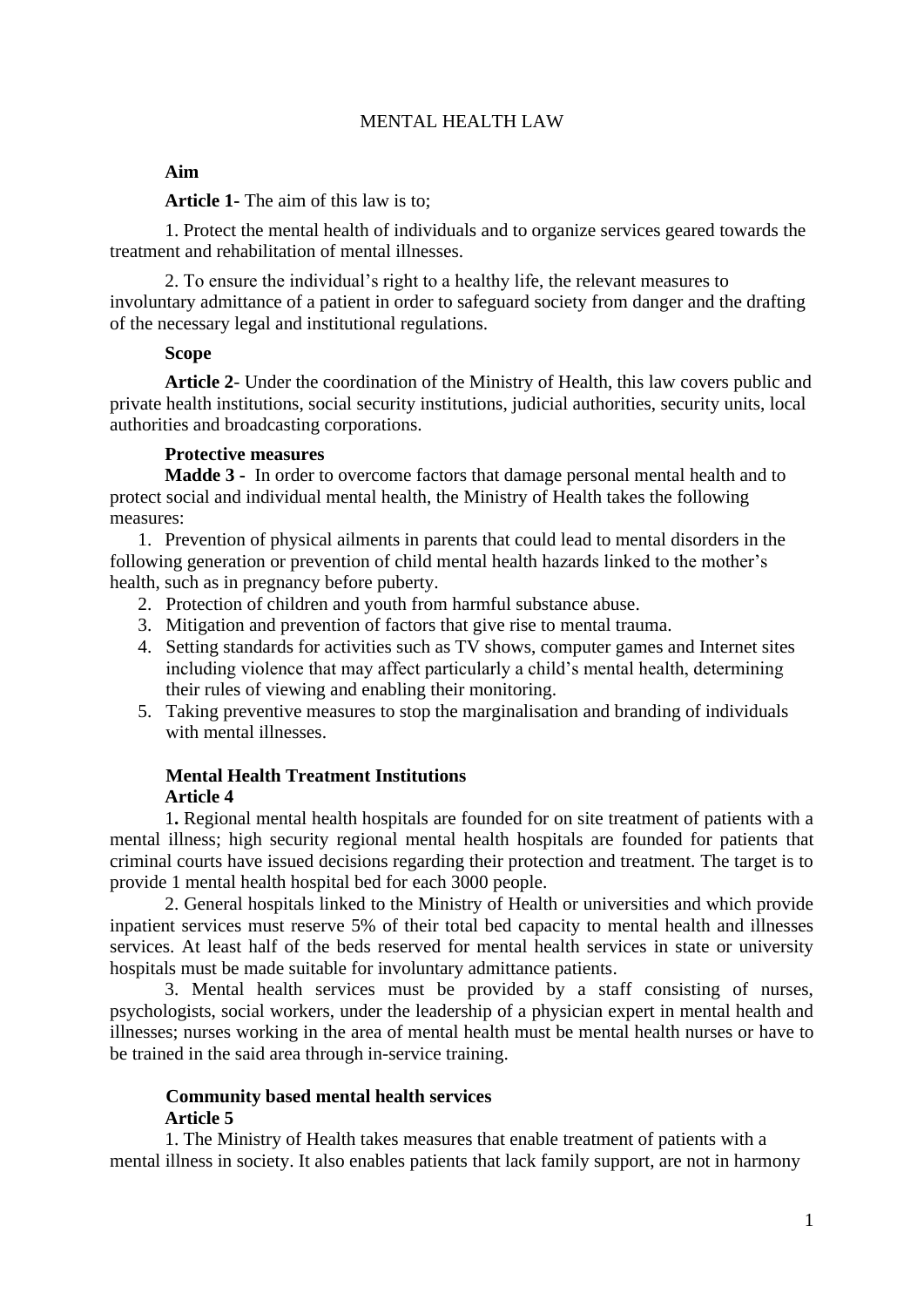with the treatment and whose illnesses are acute, to benefit from community based mental health services.

2. The Ministry of Health founds daytime hospitals linked and annexed to each region's mental health hospital where social adaptation, skills development, treatment through occupation, art, sports or vocational courses are hosted along with treatment groups geared towards patients and their families.

3. A community mental health centre is founded in each province and necessary districts in order to enable the outpatient treatment and rehabilitation of patients with mental illnesses. The community mental health centre supervises and executes the treatement of individuals in the region of its jurisdiction. Patients who do not come to their appointments are invited to the centre or are visited at home. Patients who are deemed for inpatient care are consigned to hospitals. The upkeep of these centres is met by the ministry of health, municipalities and local authorities. The treatment plan and programme is organized by the expert in mental health and illnesses or an expert in child psychiatry when necessary. The expert on duty is employed full-time at the centre or is hired part-time from the nearest psychiatric clinic. The services at the centre are provided by a psychologist, a social services expert and a psychiatric nurse.

4. Residential buildings called halfway houses are designed as homes or dormitories for patients whose acute treatments have been completed yet have not been able to become fully functional in order to live by themselves. The founding and running of these houses are undertaken by the Ministry of Labour and Social Security. The treatment team consists of a mental health nurse employed full-time, a social worker and psychologist. Psychiatric services are managed by the mental health clinic that the halfway house is linked to.

5. Shelters are founded to enable the social integration and inclusion of patients who do not have anyone to care for them, who are self-sustaining under supervision and who are able to execute their treatment on their own. The founding and running of these houses are undertaken by the Ministry of Labour and Social Security. The management of the patients at the shelters is undertaken by the social worker linked to the mental health clinic. A committee formed at the related mental heath clinic decides upon the selection of patients to admit to or discharge from the shelters.

# **Monitoring and supervision of mental health service institutions**

#### **Article 6**

A **"Central Mental Health Committee"** formed by the Ministry of Health and a **"Mental Health Committee"** formed by every provincial or district health directorate oversee whether or not the mental health services provided by mental health institutions noted in this law comply to general standards of medicine and the necessities indicated by this law. The **"Central Mental Health Committee"** consists of the Mental Health Department Head and representatives from the Psychiatric Association of Turkey, Child & Youth Mental Health Association, Turkish Association of Psychologists, Association of Social Workers in Turkey and the Federation for Associations of Schizophrenia. The "Mental health Committee" in the provinces and districts consist of at least three members including the mental health department head and at least one patient and patient relative appointed by the NGOs mentioned above. Complaints and objections to decisions taken by the "District Mental Health Committee" are directed to the "Provincial Mental Health Committee" and complaints and objections concerning the said committee are taken to the "Central Mental Health Committee."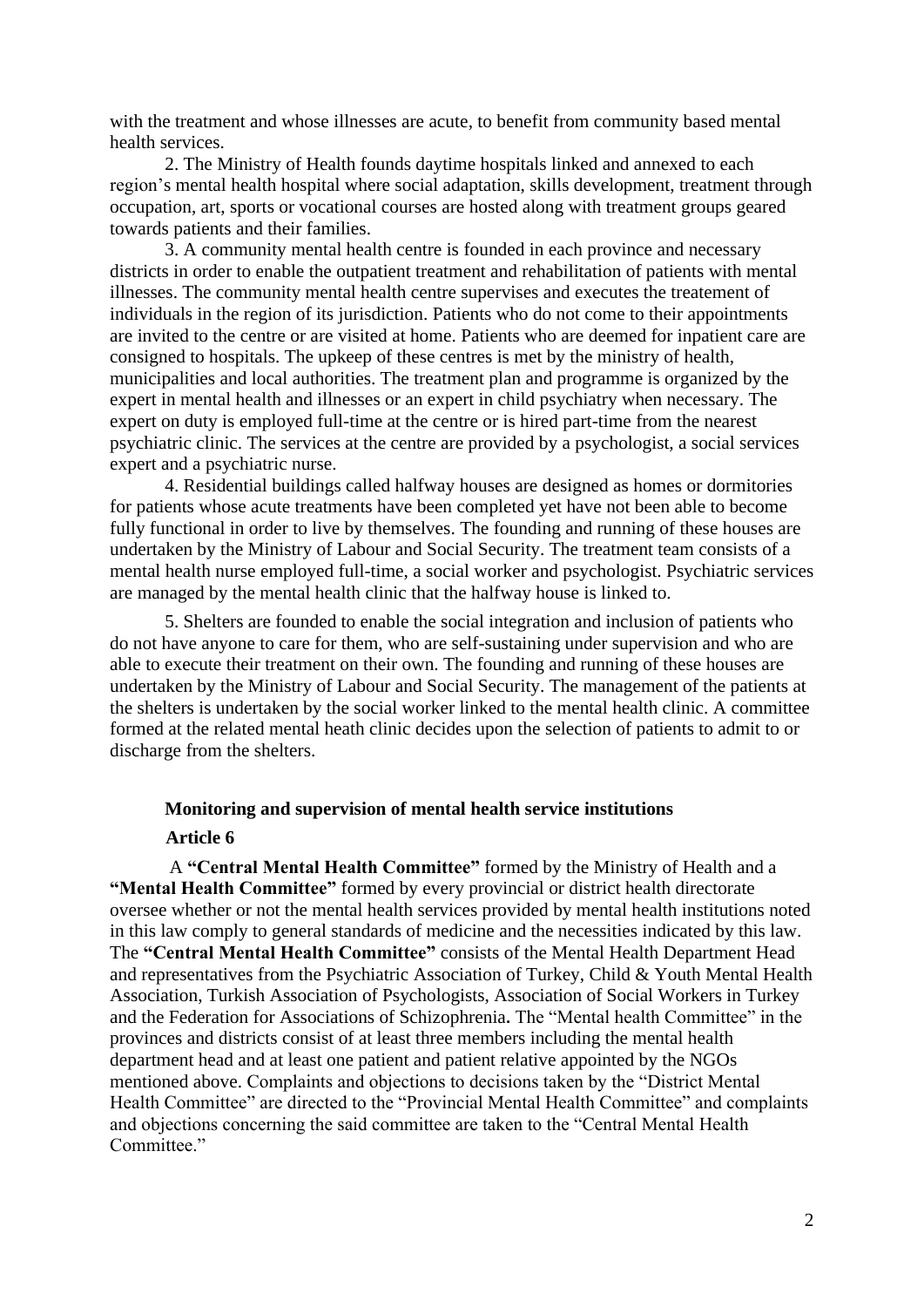## **Regulations concerning the admittance to a hospital of a patient with mental illness:**

## **Article 7**

The inpatient treatment of a patient with a mental illness is to be implemented in the following manners:

 1.Patients who have received a decree as indicated in Turkish Penal Code article 57 by a criminal court are placed under protection and treatment at a high security regional mental health hospital nearest to their or their families' domicile.

 2.The individual seen fit to be admitted to the hospital by the mental health and illnesses expert on duty signs a written consent. As long as the patient does not pose any danger linked to the mental illness, the patient who has been admitted voluntarily reserves the right to be discharged from the hospital even if the treatment has not been completed. Even if they are admitted voluntarily to the hospital, if the patient shows signs of "danger linked to mental illness" they are not to be discharged on their own accord. In such cases, articles dealing with involuntary admittance are implemented.

3. Patients who fulfill the criteria for mandatory admittance as a consequence of clinical evaluation are to be admitted involuntarily. For this to take place, the patient must carry the risk of self-harm or causing harm to others or the risk of irretrievable mental or physical damage if they are not hospitalized.

The decision to involuntary admittance must be signed by two physicians, one being an expert in mental health and illnesses. Admittance is notified to the patient and the patient's closest relative or legal representative. In this sense, the patient, legal representative or close relative reserve the right to object to the Court of Peace on duty. All involuntary admittances are notified to the Court of Peace in the following working day at the latest. The power of decision of involuntary admittance rests with the Court of Peace in the region where the hospital is located. An independent expert in mental health and illnesses appointed by the court and who is not employed by the hospital in which the patient is admitted examines the patient the day after the admittance has taken place and sends his report to the court. The Coıurt of Peace Magistrate examines the two reports and decides whether the mandatory admittance should cease or continue. The Magistrate may also request additional medical explanations or may appoint other experts in mental health and illnesses. Involuntary admittance can be no longer than three months, after which if required, the same permission process from the court must be repeated.

The patient is discharged from the hospital upon recovery.

4. The authority to object to the decision of the Court of Peace is the court of first instance of the same region.

5. The same rules apply to convicts or prisoners.

#### **Treatments to be administered, right to choose or refuse Article 8**

No patient can be administered a treatment outside of those universally accepted and whose scientific effectiveness have been validated. The institution administering the treatment has to make the necessary technical and administrative regulations that any treatment entails. It is obligatory that information on the treatment administered be disclosed to the patient admitted voluntarily to inpatient or outpatient care and consent must be obtained. In cases of involuntary admittance, the patient is provided with the information on the treatment to be administered, however, no consent is necessary. In cases where Electro-convulsive therapy is required and the patient does not consent, consent must be sought from either the legal representative or a close relative. When these people cannot be reached and the patient is in